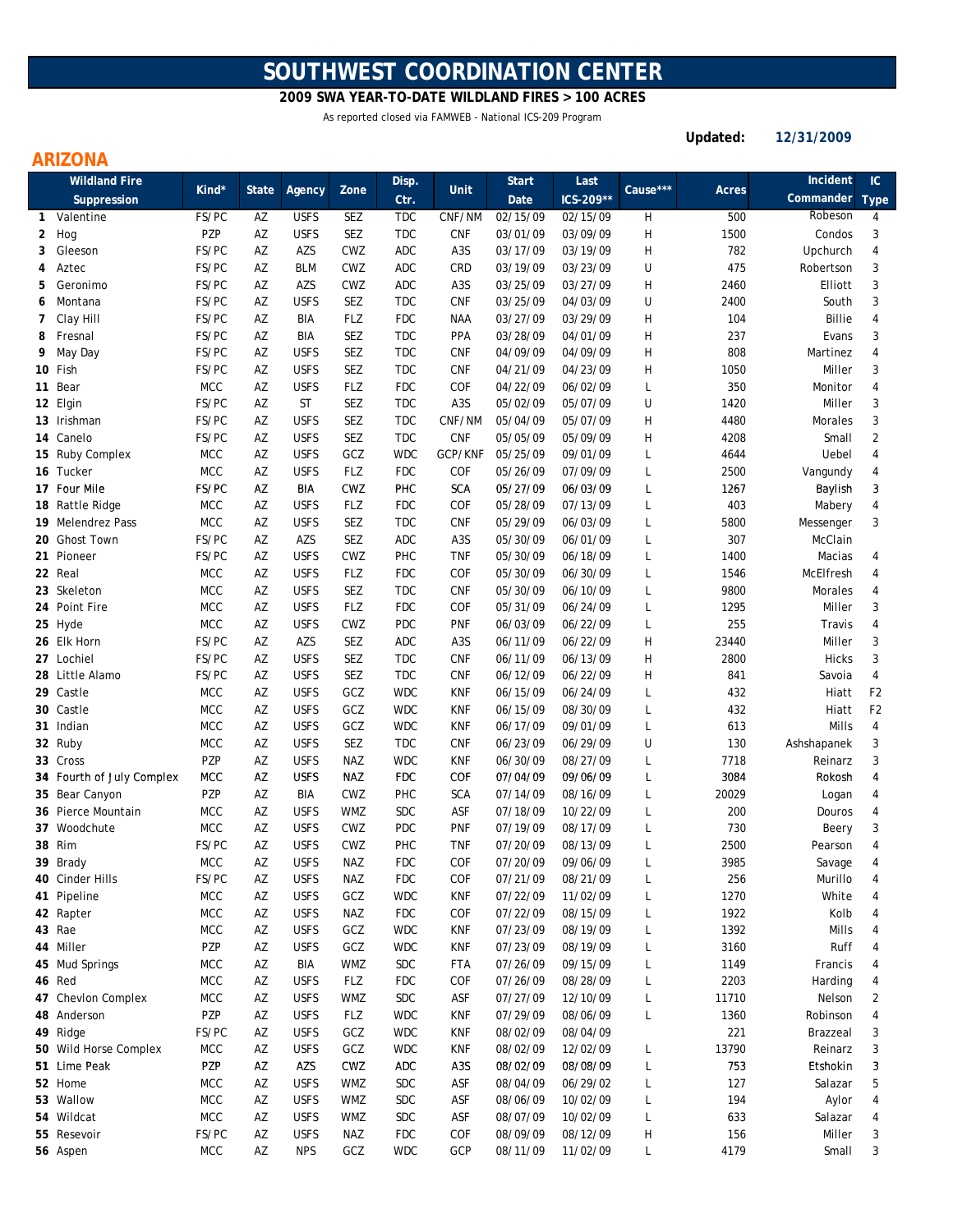| 57 West Bull Flats  | <b>MCC</b> | AZ | BIA         | WMZ        | <b>SDC</b> | <b>FTA</b> | 08/15/09 | 12/14/09 |   | 360  | Cervantes       | 4 |
|---------------------|------------|----|-------------|------------|------------|------------|----------|----------|---|------|-----------------|---|
| 58 Taylor           | FS/PC      | AZ | <b>USFS</b> | <b>NAZ</b> | <b>FDC</b> | <b>COF</b> | 08/16/09 | 08/30/09 | ┖ | 3545 | Nelson          | 2 |
| 59 Peeley           | <b>MCC</b> | AZ | <b>USFS</b> | CWZ        | <b>PHC</b> | <b>TNF</b> | 08/22/09 | 10/01/09 | ┖ | 150  | Behrens         | 4 |
| 60 Water Wheel      | FS/PC      | AZ | <b>USFS</b> | <b>CWZ</b> | <b>PHC</b> | <b>TNF</b> | 08/30/09 | 09/03/09 |   | 773  | Sciacca         |   |
| <b>61 ATV</b>       | FS/PC      | AZ | BIA         | CWZ        | <b>ADC</b> | <b>CRA</b> | 08/31/09 | 09/04/09 | н | 399  | Collins         | 4 |
| 62 Bow              | <b>MCC</b> | AZ | <b>USFS</b> | FLZ        | <b>FDC</b> | <b>COF</b> | 09/02/09 | 10/16/09 |   | 2940 | Giesemann       | 4 |
| 63 Fracas           | <b>MCC</b> | AZ | <b>USFS</b> | GCZ        | <b>WDC</b> | <b>KNF</b> | 09/03/09 | 09/21/09 |   | 2339 | Baker           | 3 |
| 64 Reno             | <b>MCC</b> | AZ | <b>USFS</b> | <b>WMZ</b> | <b>SDC</b> | ASF        | 09/07/09 | 12/09/09 |   | 6322 | Hughes          |   |
| 65 Twin             | FS/PC      | AZ | <b>USFS</b> | GCZ        | <b>WDC</b> | <b>KNF</b> | 10/02/09 | 11/04/09 | н | 908  | Van Bruggen     |   |
| 66 Bachelor         | FS/PC      | AZ | <b>USFS</b> | <b>WMZ</b> | <b>SDC</b> | <b>ASF</b> | 10/17/09 | 12/10/09 | н | 750  | Reisner         | 3 |
| 67 Potato           | FS/PC      | AZ | AZS         | <b>SEZ</b> | <b>TDC</b> | A2S        | 10/19/09 | 10/20/09 | н | 98   | Copp            | 3 |
| 68 Northern Complex | FS/PC      | AZ | BIA         | WMZ        | <b>SDC</b> | <b>FTA</b> | 10/20/09 | 10/27/09 |   | 128  | Jackson         | 3 |
| 69 Three Peaks      | FS/PC      | AZ | <b>BIA</b>  | <b>SEZ</b> | <b>TDC</b> | <b>PPA</b> | 10/26/09 | 11/03/09 | н | 5750 | <b>Etshokin</b> | 3 |
| 70 Lesna Peak       | FS/PC      | AZ | <b>USFS</b> | <b>SEZ</b> | <b>TDC</b> | <b>CNF</b> | 11/01/09 | 11/04/09 | н | 756  | Cachero         | 3 |
|                     |            |    |             |            |            |            |          |          |   |      |                 |   |

### ARIZONA WILDLAND FIRES >100 ACRES **186,618**

### **BLM-Arizona Strip District**

### **NEW MEXICO**

|   | <b>BLM-Arizona Strip District</b> |            |              |             |      |                              |                  |                                         |           |          |         |              |                |
|---|-----------------------------------|------------|--------------|-------------|------|------------------------------|------------------|-----------------------------------------|-----------|----------|---------|--------------|----------------|
|   |                                   |            |              |             |      | BLM - Arizona Strip District |                  |                                         |           |          | 0       |              |                |
|   |                                   |            |              |             |      |                              |                  |                                         |           |          |         |              |                |
|   |                                   |            |              |             |      |                              |                  | TOTAL ARIZONA WILDLAND FIRES >100 ACRES |           |          | 186,618 |              |                |
|   | <b>NEW MEXICO</b>                 |            |              |             |      |                              |                  |                                         |           |          |         |              |                |
|   | <b>Wildland Fire</b>              | Kind*      | <b>State</b> | Agency      | Zone | Disp.                        | Unit             | <b>Start</b>                            | Last      | Cause*** | Acres   | Incident     | IC.            |
|   | Suppression                       |            |              |             |      | Ctr.                         |                  | Date                                    | ICS-209** |          |         | Commander    | <b>Type</b>    |
|   | 1 Orchard                         | FS/PC      | <b>NM</b>    | <b>NMS</b>  | PEZ  | <b>ADC</b>                   | N <sub>5</sub> S | 01/06/09                                | 01/06/09  | Н        | 800     | Hammel       | 4              |
| 2 | Windy Tank                        | PZP        | <b>NM</b>    | <b>BLM</b>  | GLZ  | <b>SDC</b>                   | LCD              | 01/29/09                                | 02/02/09  | Η        | 424     | Dee          | 4              |
| 3 | Lane                              | FS/PC      | ΝM           | <b>NMS</b>  | PEZ  | ADC                          | N5S              | 01/31/09                                | 01/31/09  | Η        | 3000    | Jones        | 5              |
| 4 | Morris                            | FS/PC      | <b>NM</b>    | <b>NMS</b>  | PEZ  | ADC                          | N5S              | 02/25/09                                | 02/25/09  | Η        | 1400    | Milliron     | 5              |
| 5 | Windy Tank 2                      | PZP        | <b>NM</b>    | <b>BLM</b>  | GLZ  | <b>SDC</b>                   | LCD              | 02/26/09                                | 02/27/09  | Η        | 500     | Dee          | 5              |
| 6 | Harris                            | FS/PC      | <b>NM</b>    | <b>NMS</b>  | PEZ  | ADC                          | N5S              | 02/27/09                                | 02/27/09  | Η        | 640     | Jones        | 5              |
| 7 | Turkey Track                      | FS/PC      | ΝM           | <b>NMS</b>  | PEZ  | ADC                          | N5S              | 02/27/09                                | 02/28/09  | Η        | 581     | Keller       | 5              |
| 8 | Capp                              | FS/PC      | ΝM           | <b>NMS</b>  | PEZ  | <b>ADC</b>                   | N5S              | 03/01/09                                | 03/01/09  | Η        | 890     | Moorhead     | 5              |
| 9 | Picacho                           | FS/PC      | ΝM           | <b>NMS</b>  | PEZ  | ADC                          | N <sub>5</sub> S | 03/04/09                                | 03/09/09  | Η        | 16141   | Tudor        | 3              |
|   | 10 Buckeye                        | FS/PC      | ΝM           | <b>NMS</b>  | PEZ  | ADC                          | N5S              | 03/07/09                                | 03/07/09  | Η        | 2788    | Armijo       | 4              |
|   | 11 Garrett                        | FS/PC      | <b>NM</b>    | <b>NMS</b>  | SFZ  | SFC                          | N4S              | 03/07/09                                | 03/07/09  | U        | 2500    | Owens        | 4              |
|   | 12 Klein                          | FS/PC      | <b>NM</b>    | <b>NMS</b>  | PEZ  | ADC                          | N5S              | 03/07/09                                | 03/07/09  | Η        | 1200    | <b>Black</b> | 4              |
|   | 13 Cobb                           | FS/PC      | <b>NM</b>    | <b>NMS</b>  | PEZ  | ADC                          | N5S              | 03/29/09                                | 03/30/09  | Η        | 275     | Tudor        | 4              |
|   | 14 Fire 238                       | FS/PC      | ΝM           | <b>NMS</b>  | PEZ  | ADC                          | N5S              | 03/30/09                                | 03/31/09  | U        | 25747   | Williams     | 4              |
|   | 15 Flying V                       | FS/PC      | <b>NM</b>    | <b>USFS</b> | GLZ  | <b>SFC</b>                   | <b>GNF</b>       | 04/03/09                                | 04/18/09  | U        | 520     | Campbell     | 3              |
|   | 16 Fire 62-180                    | FS/PC      | <b>NM</b>    | <b>NMS</b>  | PEZ  | ADC                          | N <sub>5</sub> S | 04/04/09                                | 04/04/09  | U        | 960     | Kent         | 4              |
|   | 17 Widner                         | FS/PC      | ΝM           | <b>NMS</b>  | SNZ  | <b>SFC</b>                   | N4S              | 04/05/09                                | 04/05/09  | H        | 950     | Widner       | 5              |
|   | 18 Garrison 30                    | FS/PC      | ΝM           | <b>NMS</b>  | PEZ  | ADC                          | N5S              | 04/09/09                                | 04/09/09  | H        | 935     | Mohon        | 4              |
|   | 19 Cimarron                       | FS/PC      | <b>NM</b>    | <b>NMS</b>  | GLZ  | <b>SFC</b>                   | N <sub>3</sub> S | 04/10/09                                | 04/12/09  | U        | 525     | Smith        | 3              |
|   | 20 Carpenter                      | FS/PC      | <b>NM</b>    | <b>NMS</b>  | GLZ  | <b>SDC</b>                   | N3S              | 04/19/09                                | 04/19/09  | Η        | 525     | Crossland    | 4              |
|   | 21 Cookes                         | FS/PC      | <b>NM</b>    | <b>BLM</b>  | GLZ  | <b>SDC</b>                   | LCD              | 04/19/09                                | 04/19/09  | Η        | 1172    | Puryear      | 5              |
|   | 22 Orchard Park                   | FS/PC      | <b>NM</b>    | <b>NMS</b>  | PEZ  | ADC                          | N <sub>5</sub> S | 04/21/09                                | 04/21/09  | Η        | 850     | Graham       | 4              |
|   | 23 Orogrande                      | PZP        | <b>NM</b>    | <b>BLM</b>  | GLZ  | <b>SDC</b>                   | LCD              | 04/22/09                                | 04/24/09  | H        | 5000    | Holguin      | 4              |
|   | 24 Four Mile                      | FS/PC      | ΝM           | <b>NMS</b>  | PEZ  | ADC                          | N5S              | 04/23/09                                | 04/28/09  | L        | 29952   | Tudor        | 3              |
|   | 25 Cuervo                         | FS/PC      | <b>NM</b>    | <b>BLM</b>  | PEZ  | ADC                          | CAD              | 04/25/09                                | 04/25/09  | L        | 420     | Ashley       |                |
|   | 26 Moon Spring                    | FS/PC      | ΝM           | BIA         | PEZ  | ADC                          | MEA              | 04/25/09                                | 04/28/09  | U        | 223     | Reebe        | 3              |
|   | 27 Timberon                       | FS/PC      | <b>NM</b>    | <b>ST</b>   | PEZ  | ADC                          | N5S              | 05/06/09                                | 05/09/09  | Η        | 140     | Tudor        | 3              |
|   | 28 Diamond                        | <b>MCC</b> | <b>NM</b>    | <b>USFS</b> | GLZ  | <b>SDC</b>                   | <b>GNF</b>       | 05/28/09                                | 09/23/09  | L        | 22000   | McBratney    | F <sub>2</sub> |
|   | 29 Battallion                     | FS/PC      | <b>NM</b>    | <b>NMS</b>  | GLZ  | <b>SDC</b>                   | N3S              | 05/30/09                                | 05/31/09  | L        | 425     | Balizan      | 4              |
|   | 30 Willow                         | <b>MCC</b> | <b>NM</b>    | <b>USFS</b> | GLZ  | <b>SDC</b>                   | <b>GNF</b>       | 05/30/09                                | 07/27/09  | L        | 8850    | Delgado      | 4              |
|   | 31 Pricilla                       | FS/PC      | ΝM           | <b>NMS</b>  | PEZ  | ADC                          | N5S              | 05/31/09                                | 05/31/09  | L        | 800     | Pricilla     | 4              |
|   | 32 Ward                           | FS/PC      | ΝM           | <b>NMS</b>  | PEZ  | ADC                          | N5S              | 05/31/09                                | 05/31/09  | L        | 1920    | Dean         | 4              |
|   | 33 Twin Mills                     | FS/PC      | ΝM           | <b>NMS</b>  | PEZ  | ADC                          | N <sub>5</sub> S | 06/01/09                                | 06/01/09  | L        | 400     | Berry        | 4              |
|   | 34 Meason                         | MCC        | ΝM           | <b>USFS</b> | GLZ  | <b>SDC</b>                   | <b>GNF</b>       | 06/01/09                                | 09/23/09  | L        | 7055    | McBratney    | F <sub>2</sub> |
|   | 35 Goff                           | FS/PC      | ΝM           | <b>NMS</b>  | PEZ  | ADC                          | N <sub>5</sub> S | 06/03/09                                | 06/03/09  | Η        | 389     | Jones        | 4              |
|   | 36 Mesa                           | MCC        | ΝM           | <b>BLM</b>  | GLZ  | <b>SDC</b>                   | SCD              | 06/06/09                                | 06/11/09  | L        | 2712    | Atwood       | 4              |
|   | 37 Cato                           | FS/PC      | ΝM           | <b>NMS</b>  | PEZ  | ADC                          | <b>ROD</b>       | 06/10/09                                | 06/13/09  | L        | 55080   | Curnutt      | 4              |
|   | 38 Pasco                          | PZP        | ΝM           | <b>NMS</b>  | GLZ  | <b>SDC</b>                   | N <sub>3</sub> S | 06/10/09                                | 06/22/09  | L        | 93029   | Boykin       | 3              |